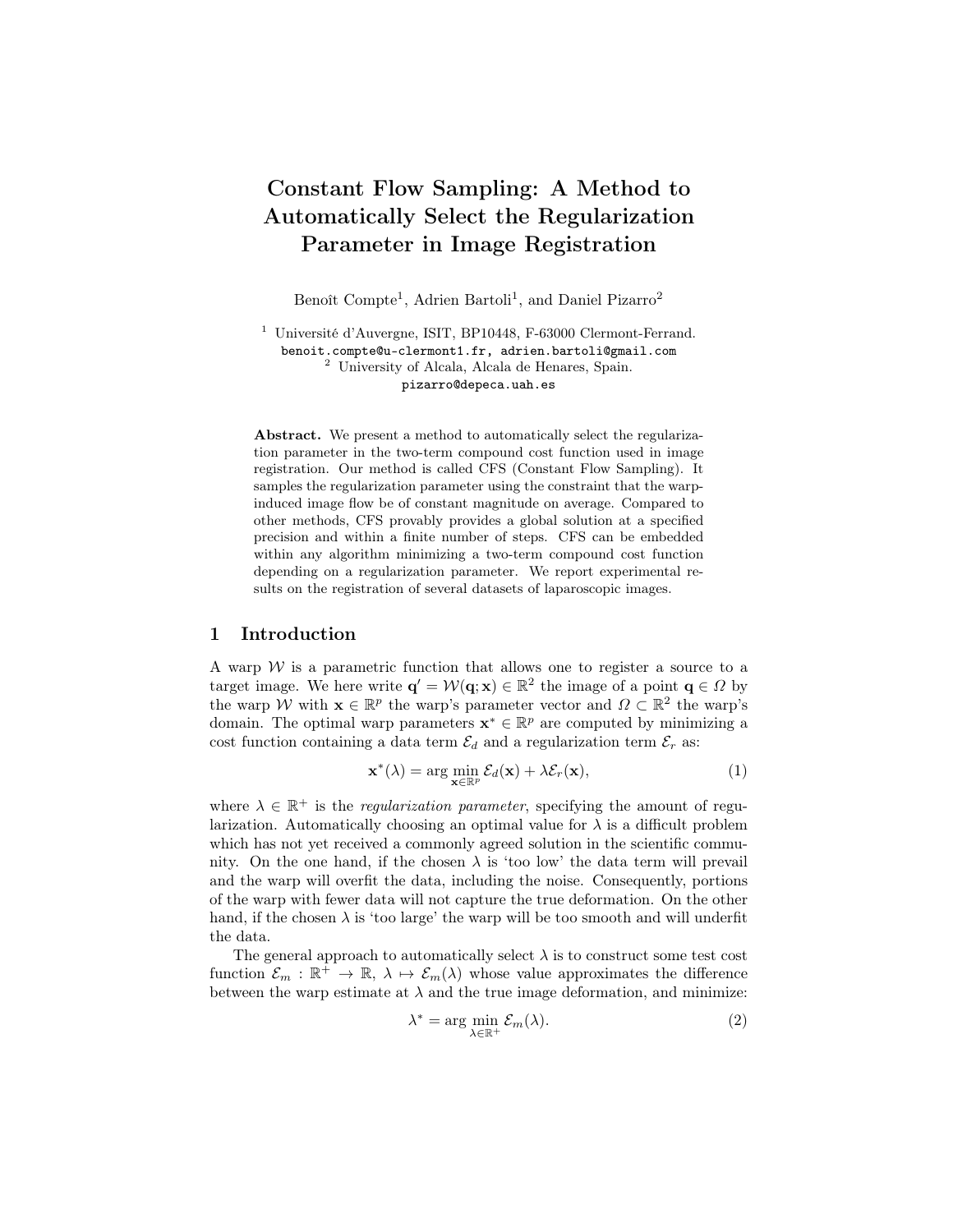This raises two difficult problems:  $(i)$  constructing the test cost function from a limited set of data and  $(ii)$  finding the global minimimum of the test cost function. While problem  $(i)$  has been well-studied in the literature, problem (ii) still lags behind. For instance, the test cost function can be constructed from the paradigm of CV (Cross-Validation) [11] or by combining landmarks and dense intensity-based error measurements [5]. In any case, the test cost function is always nonlinear and nonconvex, making problem (ii) extremely difficult to solve efficiently and with guarantees of optimality on the estimated solution. Current approaches use general purpose nonlinear optimization methods such as golden-section search and gradient descent, which cannot cope with the extremely nonlinear behaviour of test cost functions such as Ordinary-CV.

We propose CFS (Constant Flow Sampling), a novel approach to the problem of finding  $\lambda$  by optimizing  $\mathcal{E}_m$ . The key idea is to sample values of  $\lambda$  over the range of admissible values. The difficulties are obviously to find an upper bound  $\lambda_{init}$  and to sample in such a way that the test cost function's global minimum is not overlooked. Defining an a priori sampling scheme, with regular spacing within the space of  $\lambda$  is not relevant, since  $\mathcal{E}_m$  is typically almost constant for 'large' values of  $\lambda$ , and may oscillate for 'small' values of  $\lambda$ . CFS proceeds as follows. We first compute an initial value  $\lambda_{\text{init}}$  of  $\lambda$  large enough so that the corresponding warp be the  $\lambda \to \infty$  asymptotically regularized warp that minimizes the regularization term. We then sample  $\lambda$  between this initial value  $\lambda_{\text{init}}$  and 0. Our key contribution is to sample  $\lambda$  regularly with respect to the magnitude of the flow induced by the warp. More specifically, we select the decrease  $\delta$  such that the average magnitude of the flow between the warp at  $\lambda$ and at  $\lambda - \delta$  be some fixed constant  $\tau \in \mathbb{R}^+$ . The value of  $\tau$  is expressed in number of pixels and is thus easily fixed. We typically choose  $\tau = 1$  pixel. With CFS,  $\lambda$  undergoes large decreases at the early steps since  $\mathcal{E}_m$ 's graph is typically flat, and smaller decreases around the global minimum of  $\mathcal{E}_m$ . Our algorithm is thus guaranteed to sample the range of admissible values of  $\lambda$  evenly and in a finite number of steps. The global minimum is found, assuming that the test cost function is convex within a small region, the size of which being related to the chosen flow magnitude constant  $\tau$ .

Paper organization. We review the state of the art in §2. We present our CFS method and algorithm in §3. We give experimental results in §4. We finally conclude in §5.

# 2 State of the Art

The hyperparameter  $\lambda$  is often manually selected by trial and error [3,6]. Here we will describe some methods used to select it automatically.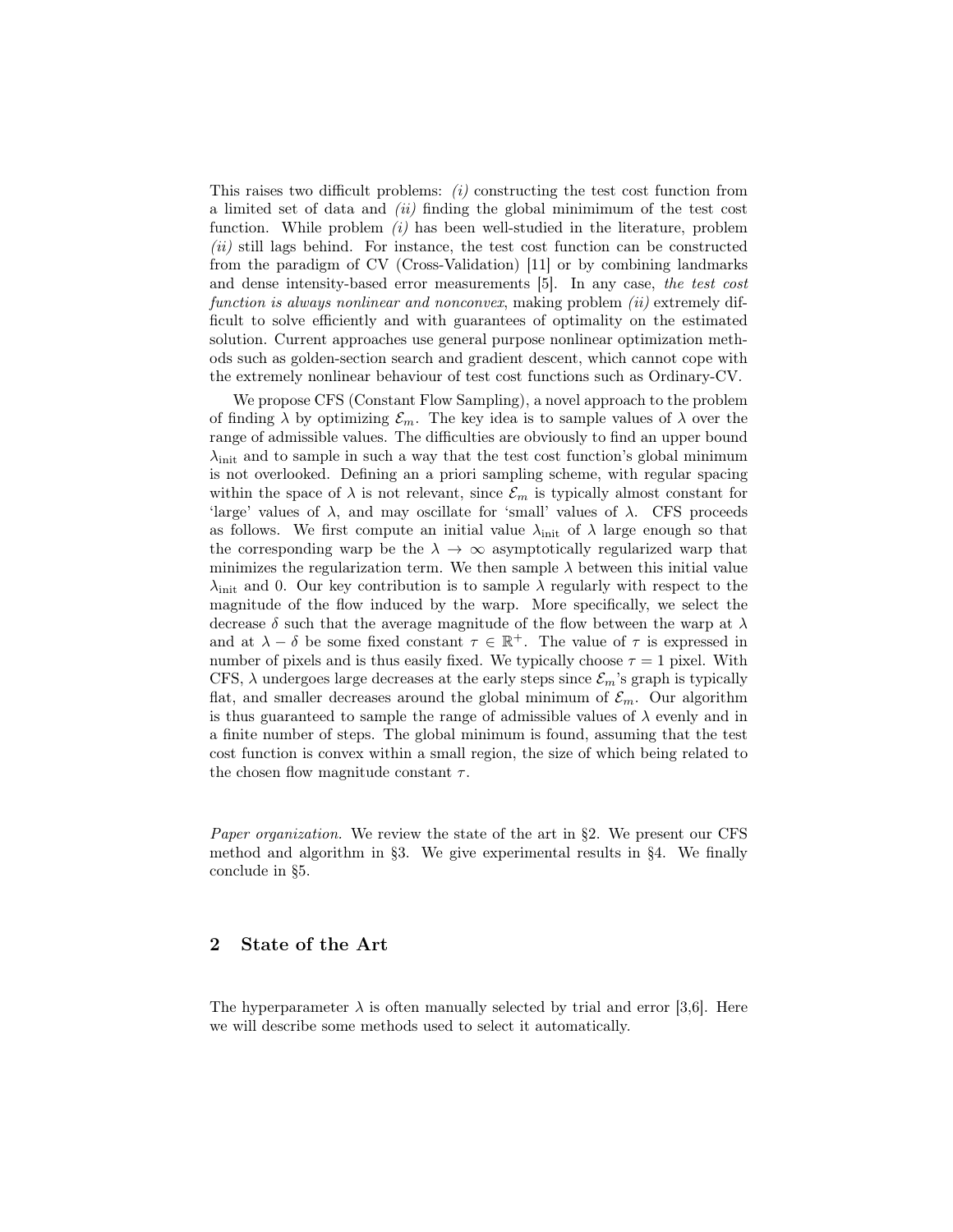#### 2.1 Defining the Test Cost Function

The problem of constructing the test cost function  $\mathcal{E}_m$  from a limited set of data has been well studied and several criteria have been proposed. The input is a set of *n* point matches  ${\{\mathbf{q}_k \leftrightarrow \mathbf{q}_k'\}_{k=1,\ldots,n}}$ .

The first three criteria are feature-based; they are applicable only when 'enough' point matches are available. The fourth criterion is pixel-based; it uses all the raw information available from the images.

Training/Test Splitting (TTS). TTS is the simplest criterion. It consists in splitting the dataset into a training set used for the optimization of the warp parameters given  $\lambda$  and a test set used for the optimization of  $\lambda$ . It is a classical approach in statistical learning [8]. Let  ${\{r_k \leftrightarrow r'_k\}}_{k=1,\dots,n_{test}}$  be points matches forming the test set (a subset of the input point matches) and  $\mathbf{x}_{train}^*(\lambda)$  the warp parameters obtained using the training set. The TTS score  $\mathcal{E}_m^{TTS}$  is defined by:

$$
\mathcal{E}_m^{TTS}(\lambda) = \frac{1}{n_{test}} \sum_{k=1}^{n_{test}} \left\| \mathbf{r}'_k - \mathcal{W}\left(\mathbf{r}_k; \mathbf{x}^*_{train}(\lambda)\right) \right\|^2.
$$
 (3)

Ordinary-CV  $(OCV)$ . OCV is also based on a partition of the dataset. Each point is used in turn as a test set while the others form the training set. For a given regularization parameter  $\lambda$ , let  $\mathbf{x}_{(k)}^*(\lambda)$  be the warp parameters estimated from the data with the k-th point left out. The OCV score  $\mathcal{E}_m^{OCV}$  is defined by:

$$
\mathcal{E}_m^{OCV}(\lambda) = \frac{1}{n} \sum_{k=1}^n \left\| \mathbf{q}'_k - \mathcal{W}\left(\mathbf{q}_k; \mathbf{x}^*_{(k)}(\lambda)\right) \right\|^2.
$$
 (4)

This score has been used in [1,7]. Its computation time is low thanks to a closed-form solution [11].

 $V$ -fold  $CV (VCV)$ . An alternative to the OCV score is the VCV score. It consists in splitting the dataset into  $V$  subsets of nearly equal size, each of them being used alternatively as a test set while the others form the training set. Let  $\mathbf{x}_{[v]}^*(\lambda)$ be the warp parameters obtained from the data with the *v*-th group left out,  $m_v$ the number of point correspondences in the v-th group and  $\mathbf{q}_{v,k} \leftrightarrow \mathbf{q}'_{v,k}$  the k-th correspondance of the *v*-th group. The VCV score  $\mathcal{E}_m^{VCV}$  is defined by:

$$
\mathcal{E}_m^{VCV}(\lambda) = \sum_{v=1}^V \frac{m_v}{n} \sum_{k=1}^{m_v} \frac{1}{m_v} \left\| \mathbf{q}'_{v,k} - \mathcal{W}\left(\mathbf{q}_{v,k}; \mathbf{x}^*_{[v]}(\lambda)\right) \right\|^2.
$$
 (5)

This score has been used in [2].

Photometric Error Criterion (PEC). In this criterion, the point correspondences are used as the training set and the photometric information as the test set. Given a regularization parameter  $\lambda$  and the corresponding warp parameters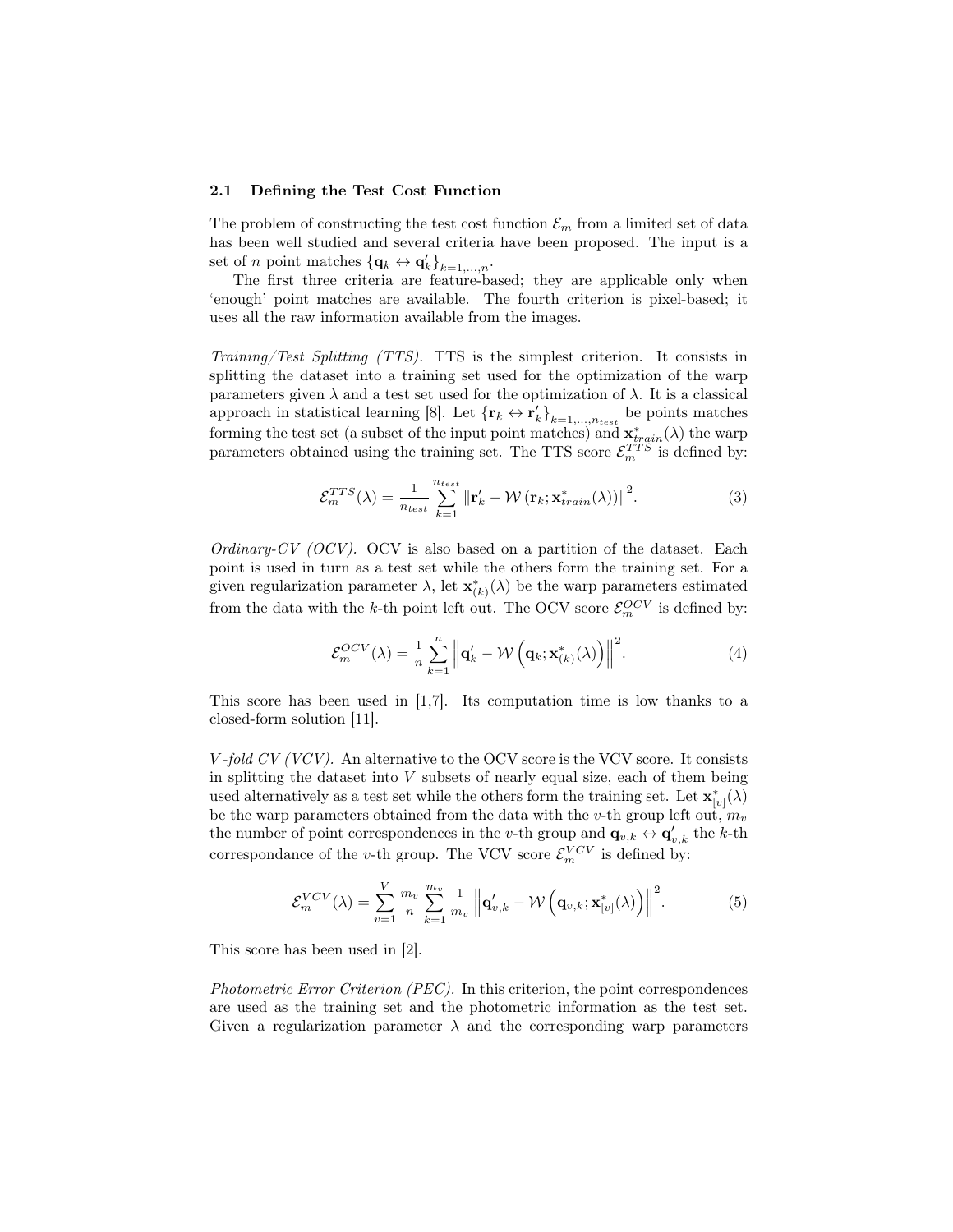$\mathbf{x}^*(\lambda)$  estimated from the point correspondences, the PEC score  $\mathcal{E}_m^{PEC}$  is defined by:

$$
\mathcal{E}_m^{PEC}(\lambda) = \frac{1}{\mathcal{B}} \sum_{\mathbf{q} \in \mathcal{B}} \left\| \mathcal{S}(\mathbf{q}) - \mathcal{T}(\mathcal{W}\left(\mathbf{q}; \mathbf{x}^*(\lambda))\right) \right\|^2, \tag{6}
$$

where  $\beta$  is the set of pixels in the region of interest,  $\delta$  is the source image and  $\mathcal T$  is the target image.

## 2.2 Minimizing the Test Cost Function

The algorithm used to minimize the test cost function is often neglected in the literature. Only a few articles mention the minimization algorithm they use, which can be golden-section search, exhaustive search or downhill simplex [1,5]. We assume that other nonlinear optimization methods, like gradient descent, may have been used. Each of these methods have one or both of the following limitations: the region where to search the minimum is user-defined and the local minimization does not guarantee that the global minimum is found.

# 3 CFS – Constant Flow Sampling

This section introduces our CFS method and algorithm. We first give general points, then study how to find a constant average flow magnitude decrease  $\delta$  of  $\lambda$  and how to find an upper bound  $\lambda_{\text{init}}$  on  $\lambda$ . We finally discuss some characteristics of CFS.

## 3.1 General Points and Algorithm

Our CFS is meant to be used with any test cost function  $\mathcal{E}_m$  and method to train the warp (or more generally the model) parameters. We thus assume that, given some value of the regularization parameter  $\lambda$ , the corresponding warp parameters  $\mathbf{x}^*(\lambda)$  can be found by solving problem (1), and that the test cost function is given. Our goal is here to solve problem (2) with a sampling strategy over  $\lambda$ . The CFS algorithm is as follows:

**Inputs:** test cost function  $\mathcal{E}_m : \mathbb{R}^+ \to \mathbb{R}$ , tolerance on the flow  $\tau \in \mathbb{R}^+$ 

- Choose an upper bound  $\lambda_{\text{init}} \in \mathbb{R}^+$  (see §3.3)
- $-$  Set  $\lambda \leftarrow \lambda_{\text{init}}$  and  $\lambda^* \leftarrow \lambda_{\text{init}}$
- While  $\lambda > 0$  do
	- Choose the decrease  $\delta \in \mathbb{R}^+$  such that the average flow magnitude between the warp with parameters  $\mathbf{x}^*(\lambda)$  and  $\mathbf{x}^*(\lambda - \delta)$  equals  $\tau$  (see §3.2)
	- If  $\mathcal{E}_m(\lambda \delta) < \mathcal{E}_m(\lambda^*),$  Set  $\lambda^* \leftarrow \lambda \delta$
	- Set  $\lambda \leftarrow \lambda \delta$

Outputs: regularization parameter  $\lambda^*$ , warp parameters  $\mathbf{x}^*(\lambda^*)$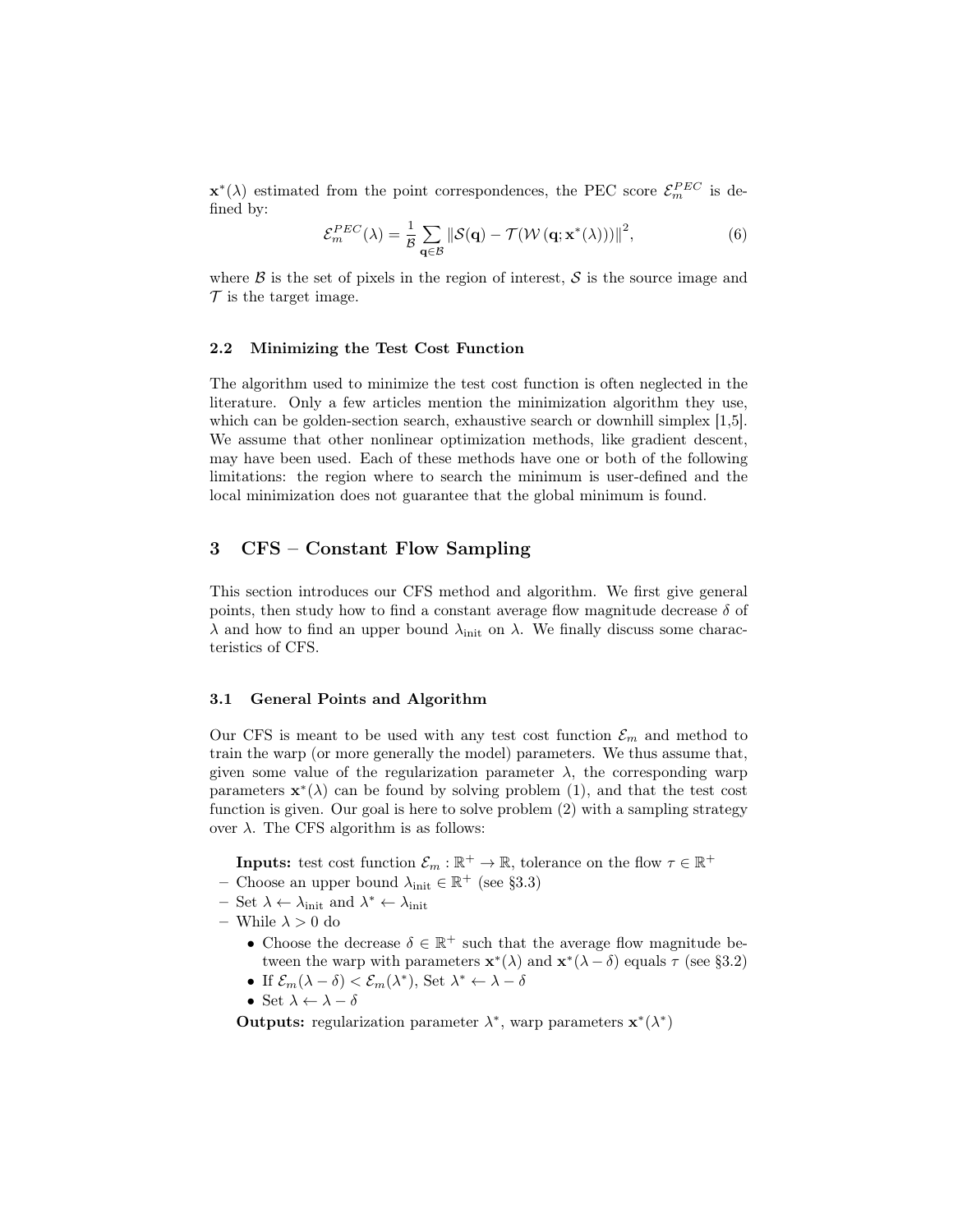## 3.2 Sampling at a Constant Flow Magnitude

Our algorithm samples  $\lambda$  from its upper bound  $\lambda_{init}$  to 0. For each sample value  $\lambda$  we thus have to compute the next value  $\lambda - \delta$  such that the displacement of the warp is constant. We now describe how to compute the flow magnitude at a single point  $\mathbf{q} \in \Omega$  between the warps with parameters  $\mathbf{x}^*(\lambda)$  and  $\mathbf{x}^*(\lambda - \delta_{\mathbf{q}})$ . For a decrease  $\delta_{\mathbf{q}}$  of the regularization parameter  $\lambda$ , the flow difference constraint between the two parameter vectors is:

$$
\|\mathcal{W}(\mathbf{q}, \mathbf{x}^*(\lambda)) - \mathcal{W}(\mathbf{q}, \mathbf{x}^*(\lambda - \delta_{\mathbf{q}}))\| = \tau,
$$

where we recall that  $\tau \in \mathbb{R}^+$  is the specified tolerance on the flow difference magnitude. We here make the assumption that the warp model being used is linear in its parameter vector (but not necessarily in the point coordinates). This is a common requirement, satisfied by most classical warps such as the Thin-Plate Spline [11], the Free-Form Deformation [10] and others such as Moving Least Squares [9]. The training cost function  $\mathcal{E}_d(\mathbf{x}) + \lambda \mathcal{E}_r(\mathbf{x})$  of problem (1) can thus be assumed to be of the form  $\mathcal{E}_d(\mathbf{x}) \stackrel{\text{def}}{=} ||A\mathbf{x} - \mathbf{b}||^2$  and  $\mathcal{E}_r(\mathbf{x}) \stackrel{\text{def}}{=} ||K\mathbf{x}||^2$ . Consequently, we obtain:

$$
\mathbf{x}^*(\lambda) = (A^{\top}A + \lambda K^{\top}K)^{-1}A^{\top}\mathbf{b}.
$$

We define  $\mathbf{a}_{q} \in \mathbb{R}^{p}$  to be the lifted coordinates of point  $q \in \Omega$ , such that  $W(\mathbf{q}, \mathbf{x}) = \mathbf{a}_{\mathbf{q}}^{\top} \mathbf{x}$ . The flow difference can thus be rewritten as:

$$
\left\| \mathbf{a}_{\mathbf{q}}^{\top} \mathbf{x}^*(\lambda) - \mathbf{a}_{\mathbf{q}}^{\top} \mathbf{x}^*(\lambda - \delta_{\mathbf{q}}) \right\| = \tau.
$$

This is a high order polynomial in  $\delta_{\mathbf{q}}$ . We use Taylor expansion of  $\mathbf{x}^*$  around  $\lambda$ to get:

$$
\mathbf{x}^*(\lambda - \delta_{\mathbf{q}}) = \mathbf{x}^*(\lambda) + \sum_{n=1}^{n=\infty} \frac{1}{n!} \frac{\partial^n \mathbf{x}^*(\lambda)}{\partial \lambda^n} \delta_{\mathbf{q}}^n
$$

$$
= \mathbf{x}^*(\lambda) + \sum_{n=1}^{n=\infty} (\mathbf{A}^\top \mathbf{A} + \lambda \mathbf{K}^\top \mathbf{K})^{-1} ((\mathbf{K}^\top \mathbf{K}) (\mathbf{A}^\top \mathbf{A} + \lambda \mathbf{K}^\top \mathbf{K})^{-1})^n \mathbf{A}^\top \mathbf{b} \delta_{\mathbf{q}}^n.
$$

An approximate solution is obtained by truncating the above expansion to first order, leading to the following constraint on the flow magnitude difference:

$$
\left\| \mathbf{a}_{\mathbf{q}}^{\top} \left( A^{\top} A + \lambda K^{\top} K \right)^{-1} \left( K^{\top} K \right) \left( A^{\top} A + \lambda K^{\top} K \right)^{-1} A^{\top} \mathbf{b} \; \delta_{\mathbf{q}} \right\| = \tau.
$$

This allows us to obtain the following expression for  $\delta_{q}$  as a function of the current  $\lambda$  and flow magnitude tolerance  $\tau$ :

$$
\tilde{\delta}_{\mathbf{q}} = \frac{\tau}{\left\| \mathbf{a}_{\mathbf{q}}^\top \left( A^\top A + \lambda K^\top K \right)^{-1} \left( K^\top K \right) \left( A^\top A + \lambda K^\top K \right)^{-1} A^\top \mathbf{b} \right\|}.
$$

Note that the denominator represents the flow rate with respect to  $\lambda$ . It it of course possible to truncate the Taylor expansion to a higher order. This would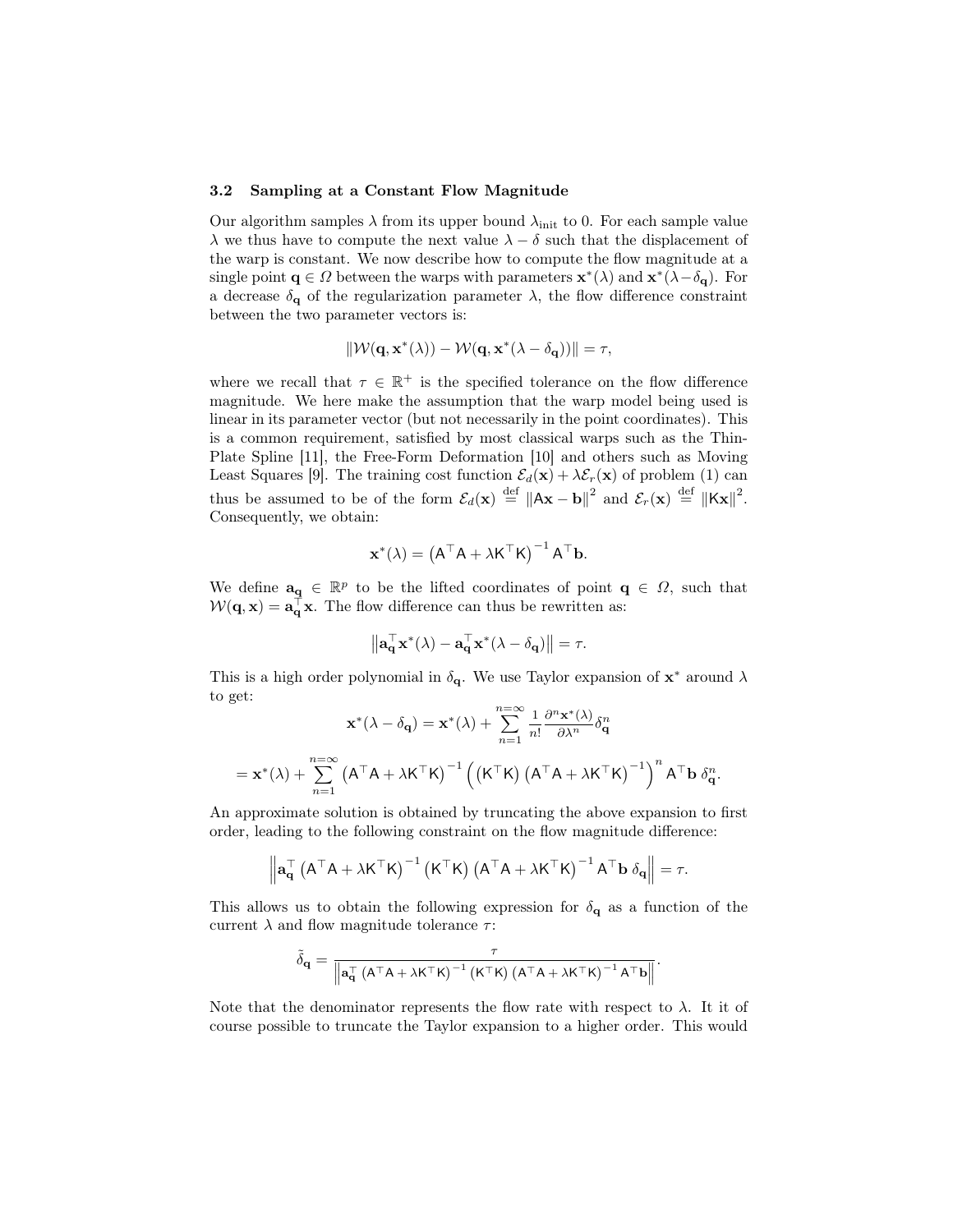lead to a polynomial root-finding problem in a single variable,  $\delta_{q}$ , which can be very easily solved numerically.

In practice, we evaluate the flow for a dense set of points  $\mathcal{B} \subset \Omega$  (we use every pixels). Different strategies can be used to select  $\delta$ . First, the minimum value over all points can be used. This option is the safest by producing a large amount of samples, but still guaranteeing convergence in a finite number of steps. Second, the maximum value over all points can be used. This option will produce fewer samples, and will trade accuracy of the solution for runtime. Third, the average value over all points can be used: this option is a reasonable compromise between accuracy and runtime. Using this third strategy the decrease  $\delta$  will be:

$$
\delta = \frac{1}{\mathrm{size}(\mathcal{B})}\sum_{\mathbf{q}\in \mathcal{B}}\tilde{\delta}_\mathbf{q}.
$$

#### 3.3 Finding an Upper Bound

When the algorithm begins,  $\lambda$  generally has a very large value, corresponding to an asymptotic regularization. The corresponding rate of displacement will thus be approximately zero, and will lead to  $\delta \gg \lambda$ , causing the algorithm to immediately terminate. We thus have to compute an upper bound  $\lambda_{\text{init}}$  on  $\lambda$  such that the rate of displacement is large enough to yield a suitable decrease  $\delta$  in  $\lambda$ . To do this we choose  $\lambda_{init}$  such that  $\delta(\lambda_{\text{init}})$  lies between two bounds:  $\delta_{\text{min}}$ and  $\delta_{\text{max}}$ . This will ensure that both the rate of displacement of the warp



Fig. 1.  $\lambda_{\text{init}}$  is chosen so that  $\delta_{\text{min}}$  <  $\delta(\lambda_{\text{init}}) < \delta_{\text{max}}$ .

and  $\delta$  are large enough. We proceed in two steps. First, we start from a high value  $\lambda_{\text{max}}$  for  $\lambda$  that we know to be in the asymptotic case (*e.g.*  $\lambda_{\text{max}} = 10^{10}$ ). We then iteratively decrease  $\lambda$  by dividing it by 10 and compute  $\delta$  at each step. We stop when  $\delta$  is lower than  $\delta_{\text{max}}$  (e.g.  $\delta_{\text{max}} = \frac{\lambda}{2}$ )  $\frac{\pi}{2}$ ). This gives a lower bound  $\lambda_{\text{low}}$  for  $\lambda_{\text{init}}$ . Second, we check if  $\delta_{\text{low}}$  is greater than  $\delta_{\text{min}}$  (e.g.  $\delta_{\text{min}} = \frac{\lambda}{2}$ )  $\frac{1}{3}$ ). If this holds we stop and set  $\lambda_{init} \leftarrow \lambda_{low}$ . If not, we take  $\lambda_{high} = 10\lambda_{low}$  and run a simple bisection search to find  $\lambda_{\text{init}}$  such that  $\delta_{\text{min}} < \delta(\lambda_{\text{init}}) < \delta_{\text{max}}$ , as we can see in figure 1.

#### 3.4 Discussion

CFS has several advantages. First, it guarantees that the estimated  $\lambda^*$  matches the global minimum of  $\mathcal{E}_m$  provided that the global minimum is not too sharp for the user defined tolerance  $\tau$  on the warp-induced flow (e.g.  $\tau = 1$  pixel).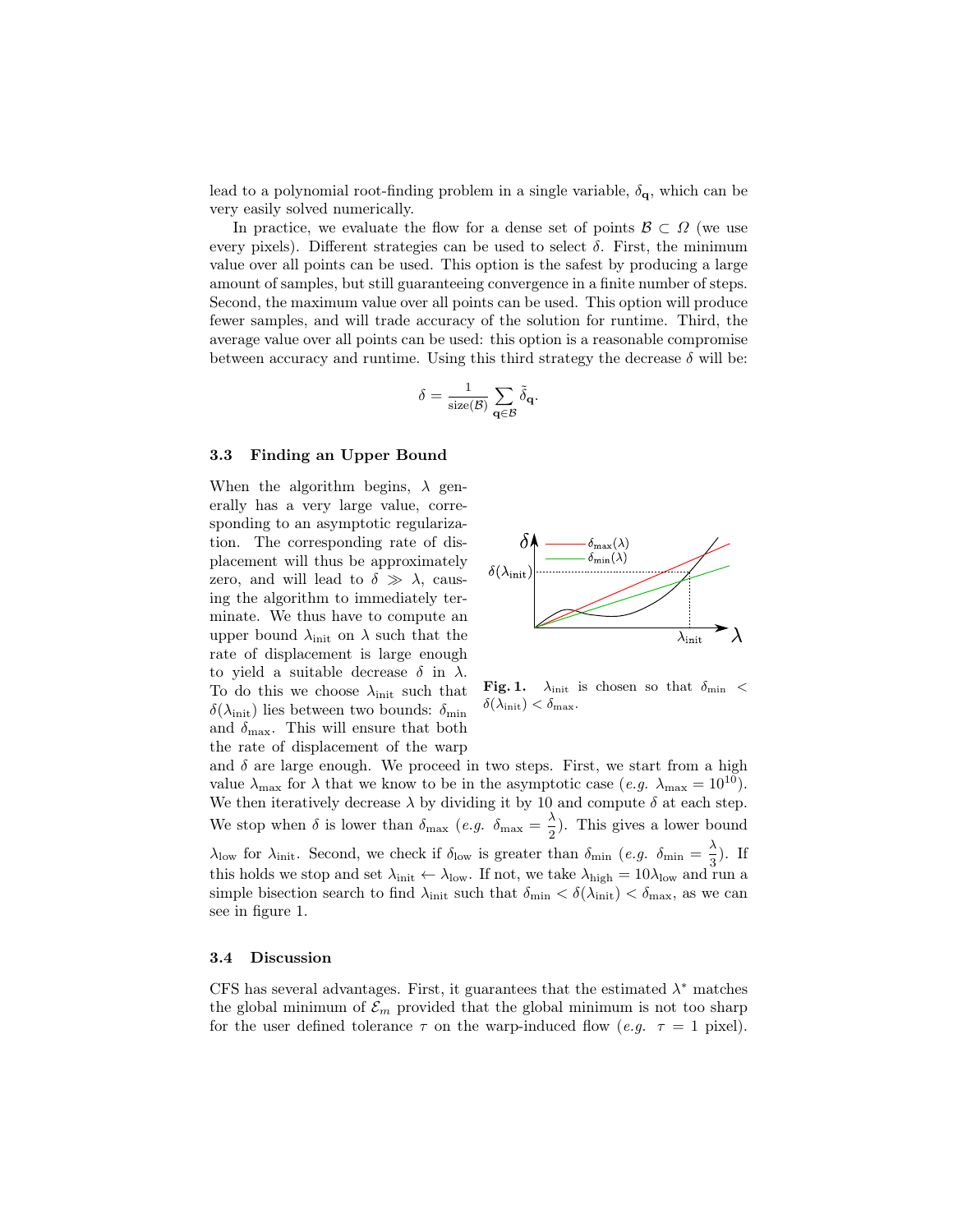Second, it guarantees that the precision of  $\lambda^*$  with respect to the true global minimum corresponds to the tolerance  $\tau$ . The trade-off between runtime (less samples) and accuracy (more samples) can be easily specified by changing the value of  $\tau$ .

# 4 Experimental Results

#### 4.1 Implementation

In our implementation we use a B-spline warp, also known as the FFD warp [10]. The domain  $\Omega \subset \mathbb{R}^2$  of this warp is a rectangle and the warp's shape is controlled by a set of control points which form the warp's parameters.

We present experimental results on two datasets extracted from laparoscopic sequences, with manually-selected point correspondences. For both datasets we tested the TTS and PEC cost functions using the same training set.

## 4.2 Human Uterus

The first dataset shows a human uterus and has 35 point correspondences, as can be seen in figure 2.



Fig. 2. The uterus image pair with 35 point correspondences.

Figure 3 shows the photometric error obtained using PEC. We can see that the photometric error function has several local minima, and that the part corresponding to 'small' values of  $\lambda$  (which is not visible on the linear scale) has many sharp variations that cannot be handled by traditionnal nonlinear optimization methods. Figure 3 also shows the test error obtained using TTS. We found  $\lambda_{PEC}^* = 1.256 \times 10^3$  and  $\lambda_{TTS}^* = 0.968 \times 10^3$  and the corresponding training errors:  $\mathcal{E}^{PEC}_{\text{train}} = 3.787 \text{px}$  and  $\mathcal{E}^{TTS}_{\text{train}} = 3.657 \text{px}$ . The average flow difference between the corresponding warps is 1.54 pixels.

We can see in figure 4 the target points and the warped source points. The difference we can observe is mainly due to the fact that the B-spline warp has difficulties to deal with strong perspective effects like with this couple of images. We could probably obtain better results by using a NURBS warp which has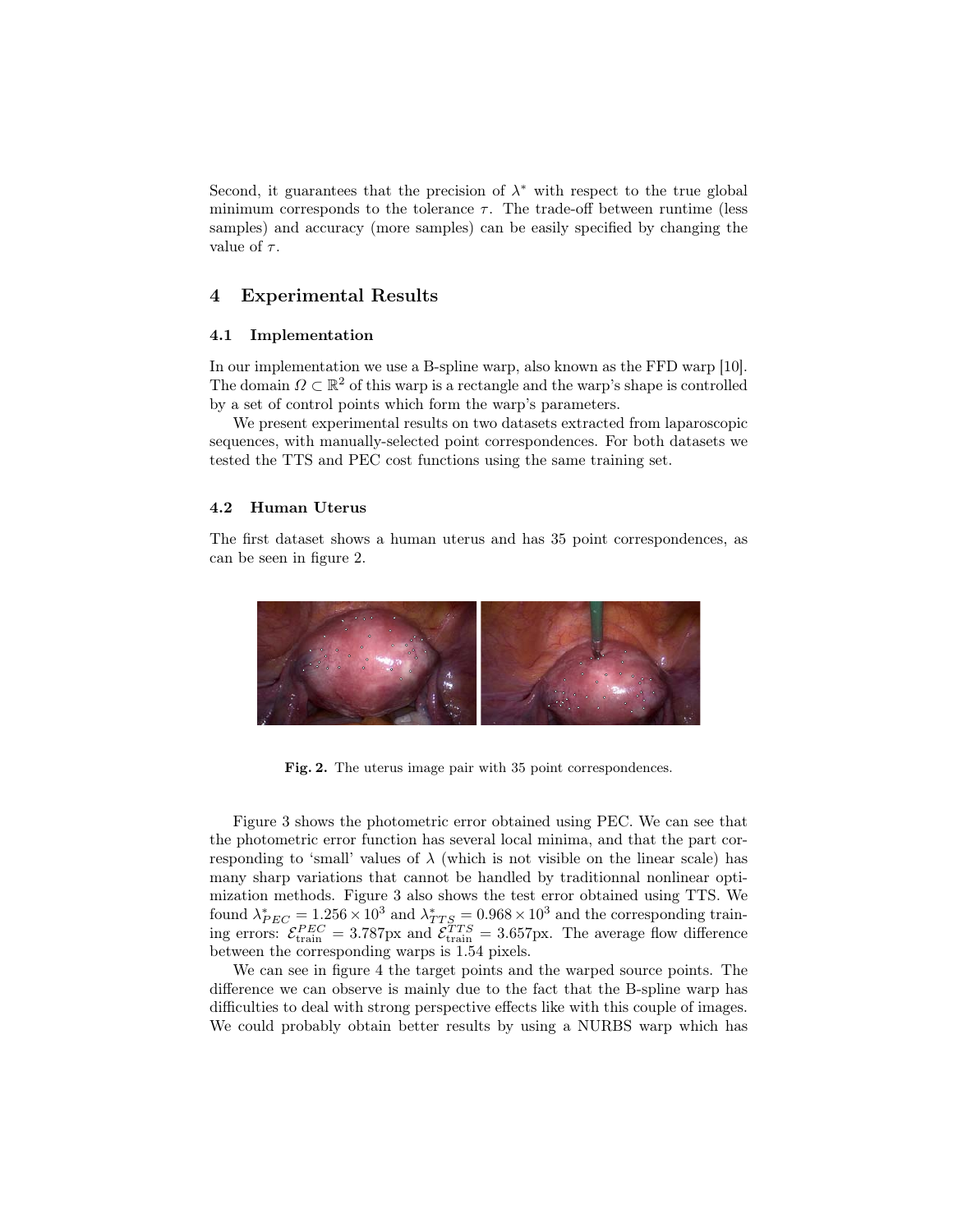

Fig. 3. PEC and TTS scores for the uterus dataset.

been proved to model perspective better than the B-spline warp [4]. However, the NURBS warp is not linear and would need CFS to be extended to handle that case.



Fig. 4. The deformation grid of the warp, left: TTS criterion, right: PEC criterion, dots: warped source points, crosses: target points, red: training set, black: test set.

# 4.3 Pig Intestines

The second dataset shows pig intestines and has 54 correspondences, as we can see in figure 5. We can see the test error and the photometric error obtained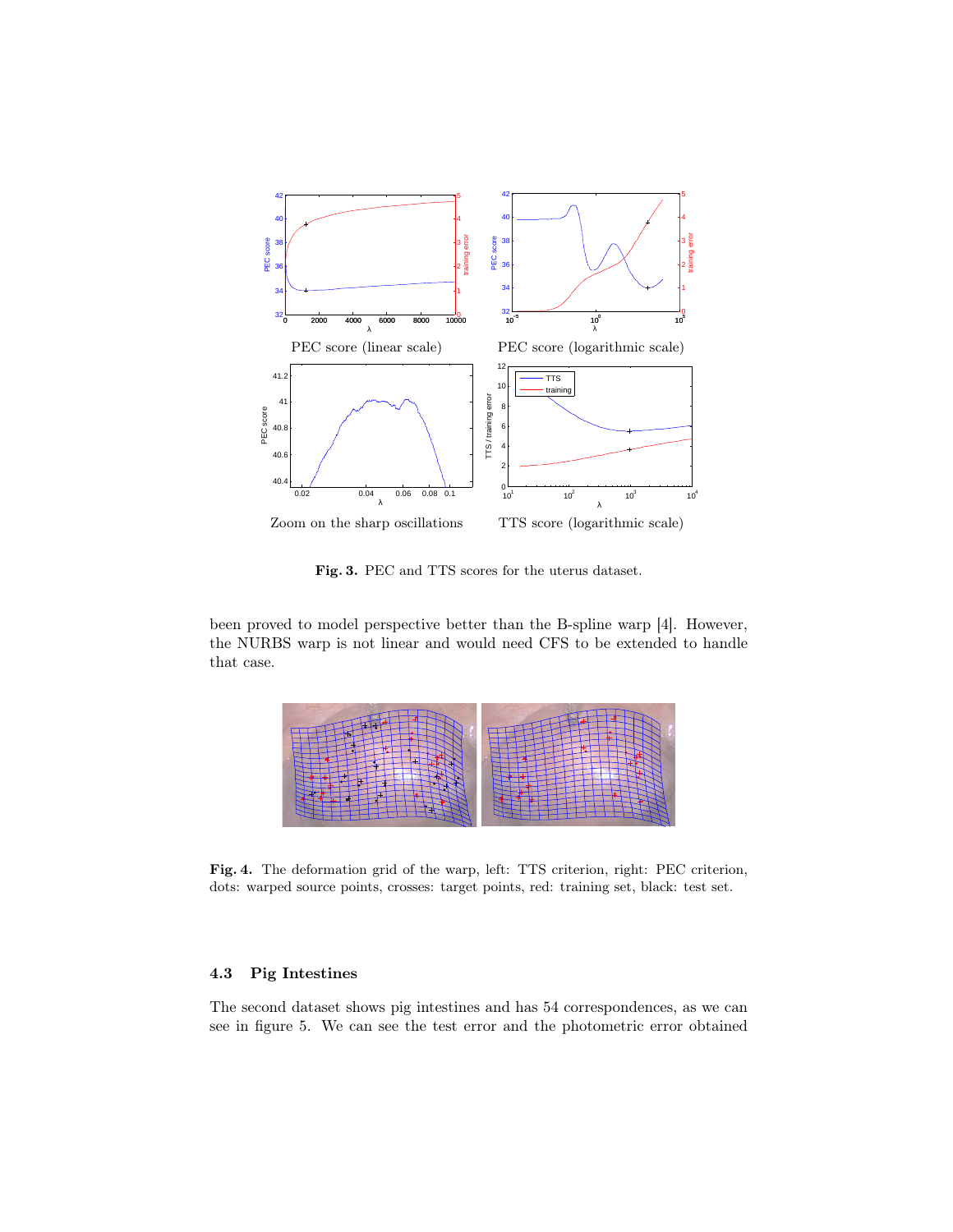with both tested methods in figure 6. In this particular case, the photometric error seems to be smoother than with the uterus dataset.



Fig. 5. The intestines image pair with 54 point correspondences.



Fig. 6. TTS score (left) and PEC score (right) for the pig intestines dataset.

We can see in figure 7 the target points and the warped source points which are really close to each other. On this example we have  $\lambda_{PEC}^* = 0.186 \times 10^3$  and  $\lambda_{TTS}^* = 0.413 \times 10^3$ , with the corresponding training errors:  $\mathcal{E}_{\text{train}}^{PEC} = 0.3972 \text{px}$ and  $\mathcal{E}_{\text{train}}^{TTS} = 0.379 \text{px}$ . The difference between these values can be explained by the fact that the photometric error does not vary much near the optimum (optimum:  $\lambda_{PEC}^* = 0.413 \times 10^3$ ,  $\mathcal{E}_m^{PEC} = 13.02$ ; next sample evaluated:  $\lambda_{PEC} =$  $0.141 \times 10^3$ ,  $\mathcal{E}_m^{PEC} = 13.03$ ).

# 5 Conclusion

We have presented the CFS (Constant Flow Sampling) method that allows one to find the optimal regularization parameter  $\lambda^*$  of a warp with respect to a given test cost function. It proceeds by sampling the values of  $\lambda$  such that the flow of the warp between two consecutive values is kept approximatively constant. CFS guarantees that the global minimum is found within a user-defined tolerance,